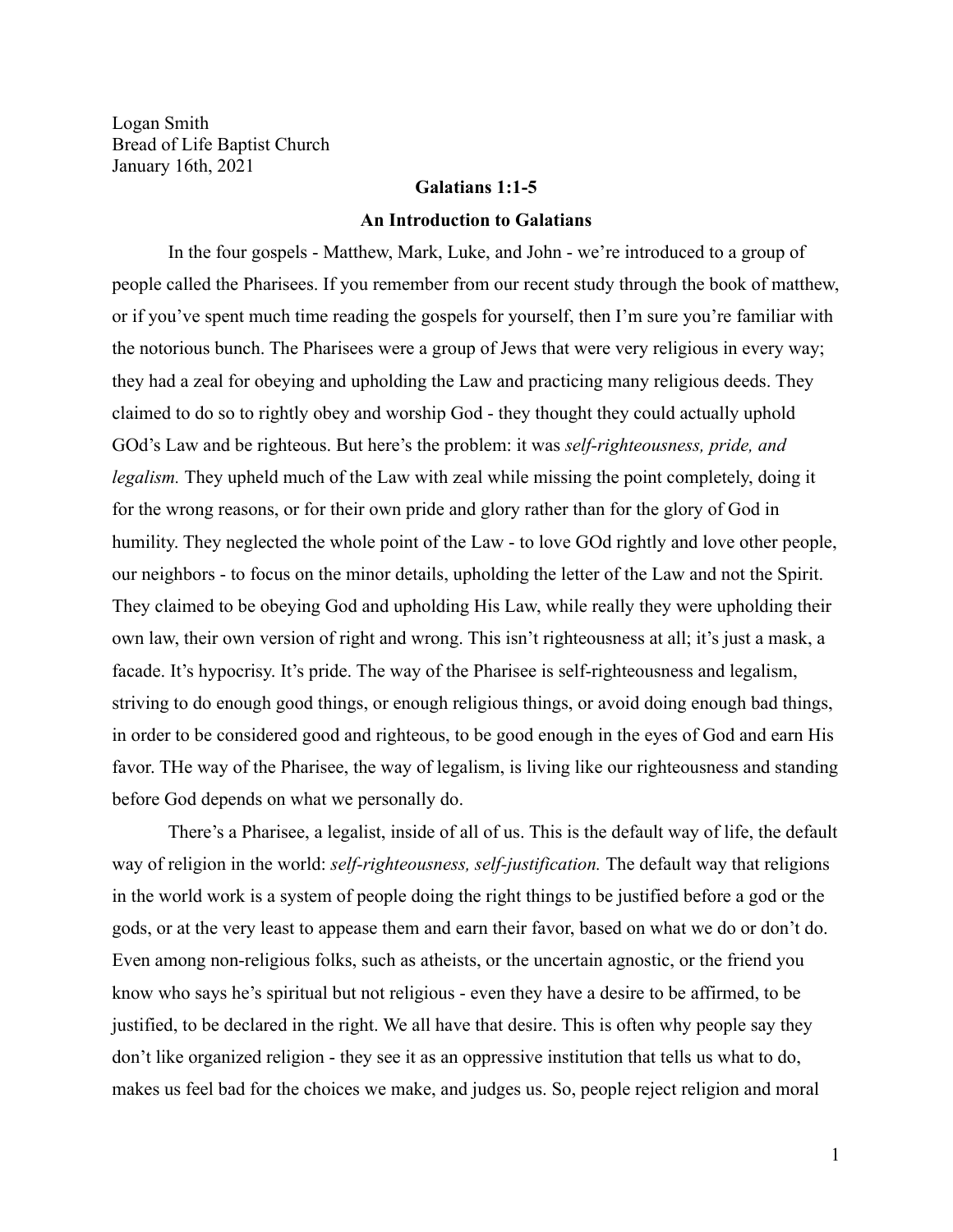authority all together, or by being "spiritual but not religious." And yet, they are still seeking self-righteousness and self-justification - they're seeking to justify their lives and actions, so that what they do will be accepted and affirmed. We see this all over the place - people don't want to be morally judged by religions, they want their choices, actions, and lifestyles to be accepted they want to be *justified* and declared in the right.

And this is true for all of us. Like I said - there is a Pharisee inside of all of us. We all want to be seen as in the right. None of us like being told we're wrong. None of us like being criticized, judged, or rejected. We all want to be seen as in the right. We all want our shortcomings to be excused. We all want to be seen as in the clear, or at the very least, better than the next guy, and *surely* not as worse as them! We all strive for *self-righteousness and self-justification.*

But then, we become Christians. We learn that we can't be good enough, that we're all sinners, and that none of us can stand as being right in the sight of God; we can't justify ourselves. We believe the gospel, that Christ came to make us right before GOd, not based on what we do, but based on what He has done - the opposite of legalistic self-righteousness! And so begins the Christian life - a life of recovering from our innate, natural tendency towards legalism, towards pride, self-righteousness, self-reliance, self-justification. We are all recovering **Pharisees** 

We are still tempted to see our value before God or our Christian walk as based on *what we do and what we earn.* We're tempted to think that our value in the Kingdom of HEaven or our relationship with God or His pleasure of us is based on how much we do, how much we read our Bibles and pray, how much we give, how little we sin. We who began by trusting in the free grace of CHrist alone are tempted to put ourselves back under the Law. We are all recovering Pharisees, recovering legalistics, who need to constantly be reminded that it is *all about God's grace;* not about what we do, but about what Christ has done for us!

And we're not alone in this struggle; this is a problem endemic to all mankind - this was a temptation for the early church as well. IN fact, this was a problem for the churches in Galatia - a region around modern day Turkey - the first churches planted by Paul on his first missionary journey, which we see in *the book of Acts, chapters 13-14.* THese were primarily non-Jewish peoples in a country outside of Israel. They had some Jewish people who became Christians in some of these churches, but by and large, these were Gentile areas. Paul and his missionary band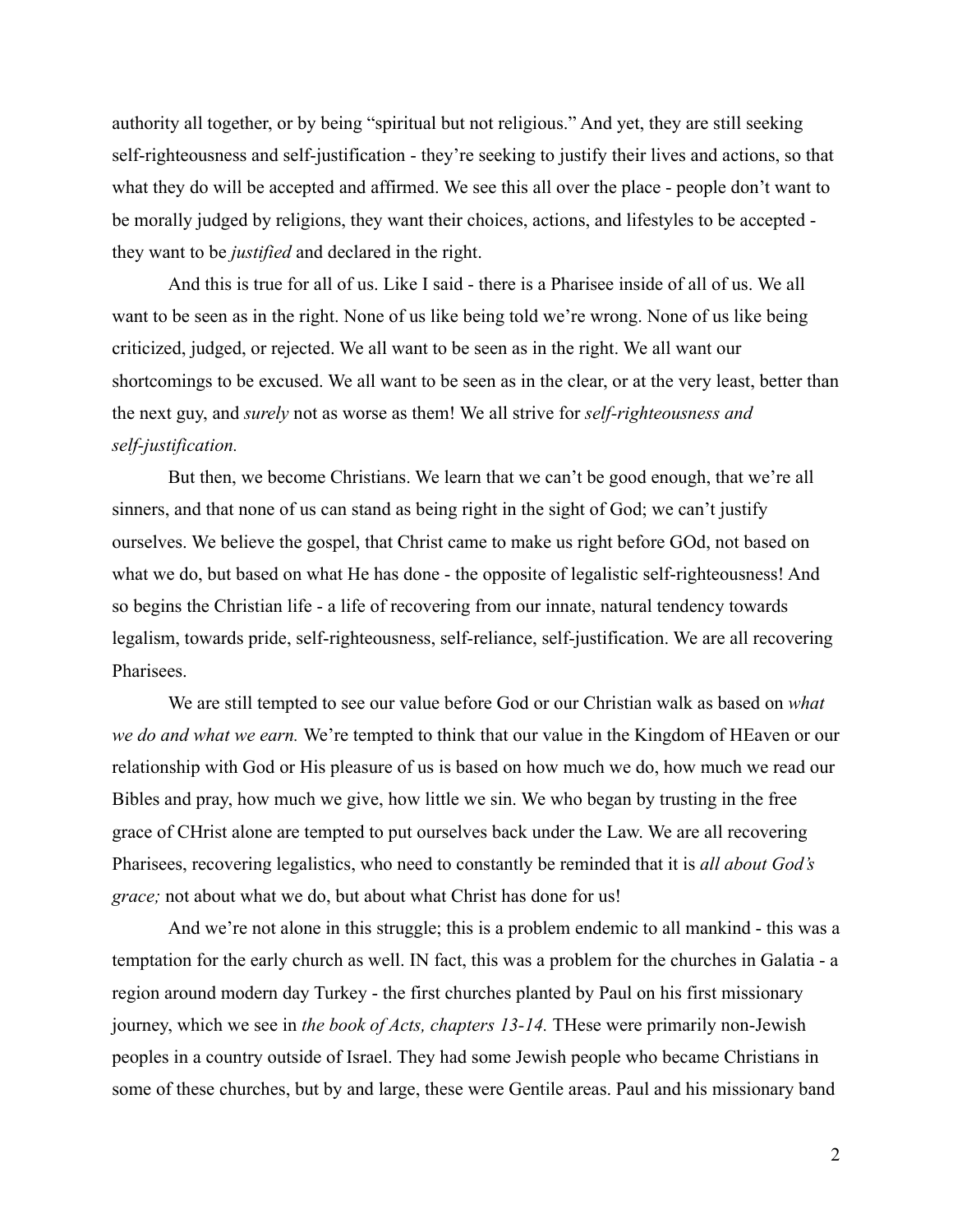came through and preached the gospel, and people believed in Christ - Jews and Gentiles alike. They were united by their faith in salvation from God by grace in the gospel of Christ alone! But overtime, something happened. Jewish Christians from Jerusalem came and told them that to really be Christians, they had to be good Jews - they preached Jesus plus Law. Legalism. ANd the Galatians were buying it! So Paul writes this letter to the churches he loved: the book of Galatians. He writes this letter to them *warning them* against falling away from the gospel and embracing legalism. He writes this letter to hammer home the truth of the gospel: that we are justified not by our own works of the Law or anything we do, but we are justified *by faith in Christ alone!* That's the main message of Galatians; that's why he writes this letter. And that's why *we* need this letter, 2,000 years later - because we, too, are recovering Pharisees, tempted towards Jesus *plus* legalism.

So in our text this morning, we see Paul's introduction to this letter, and also the introduction to several main themes that we'll see throughout the book of Galatians over the coming months. In these first five verses, Paul does what he typically does in all of his letters: he tells us *who the letter is from, who he is writing the letter to,* and gives an opening greeting. But what he writes here is far different from the typical way of opening a letter. Right off the bat, he is preparing the Galatians - and us - to receive the message of this letter. He is answering several questions: 1. First, who is Paul and why does he have the right to correct, even rebuke, the Galatian churches and tell them what to believe? This is a question of *Paul's authority.* 2. Second, what is the message that Paul proclaims? Even more specifically, what is the right gospel that Paul is telling the Galatians (and therefore all Christians( that we must believe? This is a question of *Paul's Message,* or specifically, *Paul's Gospel.* And finally, 3. What is the ultimate reason for this letter, and why does it really matter if we agree with Paul and listen to him or not? This is a question of *Paul's Aim.*

So let's walk through this short passage and see how these three questions are answered, and why it's important for us today.

## **I. Paul's Authority: The Authoritative Word of God (1:1-2a)**

The very beginning of the book of Galatians begins like letters typically do: telling us who it's from and who its being written to. Verses 1 and 2 begin the letter, saying, "Paul, an apostle - not from men nor through man, but through Jesus Christ and God the Father, who raised him from the dead - and all the brothers who are with me, To the churches of Galatia." The letter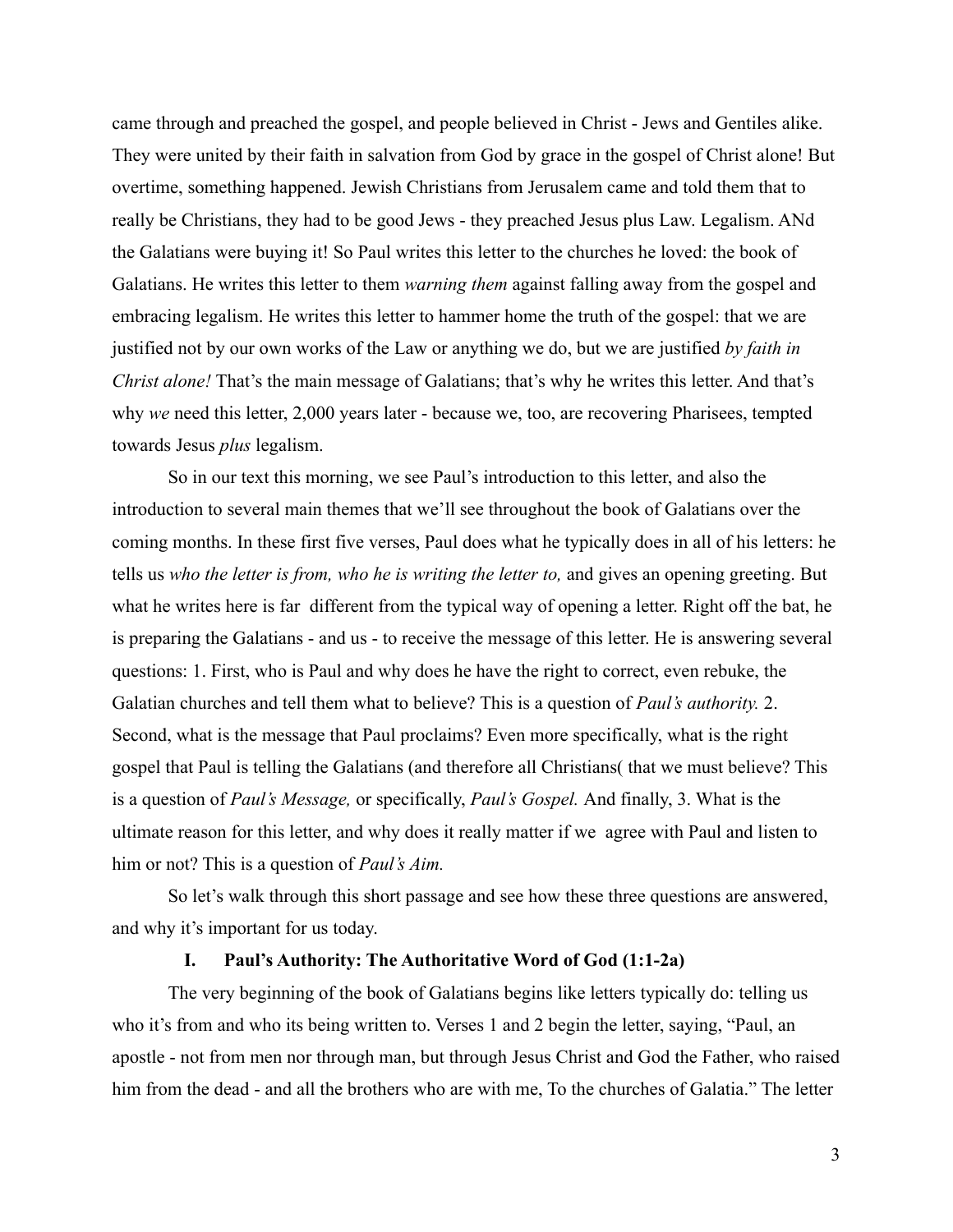is written by Paul and is also being sent by "all the brothers," that is, fellow Christians, who are with him. And the letter is being sent to "the churches of Galatia." As I said earlier, these are most likely the churches that Paul planted on his first missionary journey: the churches in Pisidian Antioch, Iconium, Lystra, and Derbe (Acts 13-14).

So we're given routine, standard information: who its from, whom its to. But that's not all Paul writes here; in the middle of verse 1, he breaks from the standard introduction formula and gives us more information about himself. He tells us it's from "Paul, an apostle" and then continues to explain what he means by this. Now, why does Paul break here and include extra information about himself?

Well, we could say that he's just explaining who he is, so that they know exactly who is writing the letter. That's possible, but again: Paul started these churches and led many of these believers to Christ, they know *exactly* who he is. And if this was his goal, he could have just said, "Paul, an Apostle," but he continues and says, "not from men nor through man, but through Jesus Christ and God the Father, who raised him from the dead." In other words, Paul is establishing his *credibility and authority as an Apostle.* He's establishing, right from the get-go, that he is an Apostle, that he is writing with authority, and that they need to listen to what he has to say in this letter.

Alright, so that means we have to ask, "What is an Apostle?" THe word "apostle" can have different meanings in the Bible. The most general usage literally means "one who is sent," so that a messenger would be called an "apostle" in Greek. But it takes on other more technical meanings in the Bible as well. It can be used in some places to basically refer to missionaries "sent out" from a church to take the gospel ministry to other places. But it came to refer to a specific *office* that bore a special, unique spiritual authority. IN the book of Acts, we see that the Twelve Disciples of Jesus (minus Judas) become the Twelve Apostles, bearing a unique church office and authority. THe office of Apostle refers to the Twelve "Apostles" appointed and "sent out" by Christ to hold a special, authoritative role in the history of the Church. Here, Paul is claiming to be this kind of Apostle. He is claiming the same authority and status as the Twelve Apostles, one who has been specially called out, appointed, and sent by Chrtist to have unique status and authority in the early Church.

Now, this might strike us as a bit odd, for Paul to be talking about the importance of his own office and the weight of his own authority. After all, we might ask, isn't this bragging, and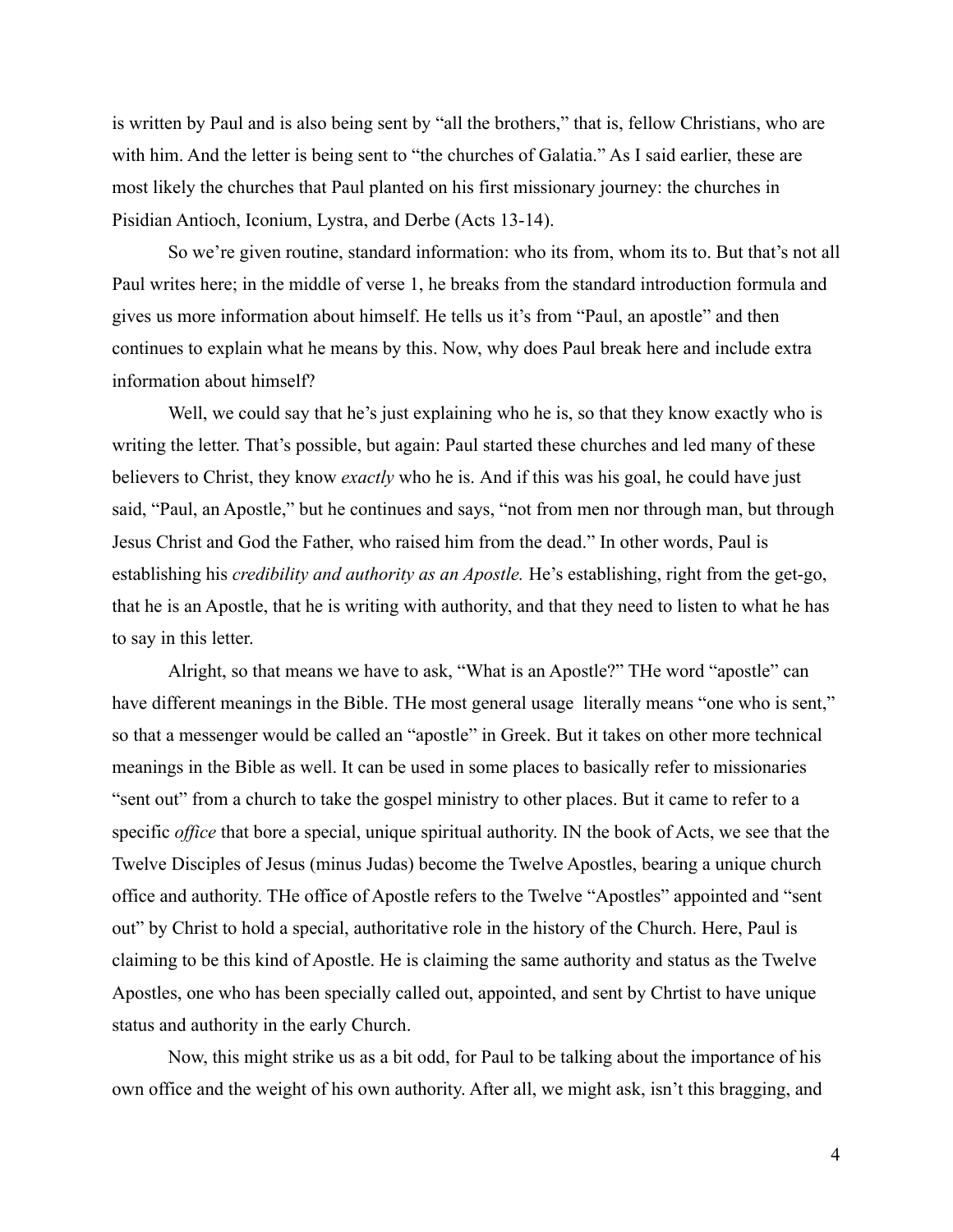isn't boasting wrong and prideful? Boasting is indeed sinful, but that isn't what Paul's doing here. What he is doing is defending this legitimacy of the office and authority Christ has given him so that he can defend the truth of the gospel and lovingly protect the Galatian churches from false teachings - even by sharply by rebuking them, as we'll see him do in the next passage. You see, false teachers had come to the churches in Galatia, peddling a false view of Christianity that they needed Jesus plus works of the Law, that they needed to become good Jews and live under the Law in order to be Christians, to be saved, and be part of God's people. Paul is writing this letter to refute these ideas and rebuke the Galatians for falling prey to these false teachings. But there's a problem: these false teachers have tried to attack Paul's authority and claim that his message and gospel is illegitimate. They've tried to undermine Paul's authority by telling the Galatian churches to not listen to Paul, who's just a man, and instead listen to the guys from Jerusalem. So, Paul is going to have to present his credentials, if you will; he is explaining why does indeed have the authority to define what the gospel is, and why the Galatians should listen to him. He's going to explain this in greater detail in the second half of chapter one and in chapter 2, but he begins doing this here, in verse 1. He is establishing his authority as an Apostle.

But here's the thing: he's not pointing to *his own authority;* he's not telling us to listen to him because of the inherent authority of Paul. He's pointing instead to the *authority of God, not men.* This is why this isn't boasting; he's telling us to listen to the authority of God. Paul's authority as an Apostle is "not from men nor through man." His authority doesn't come from human beings. It doesn't come from himself - it's not his own authority that he's claiming. It doesn't come from another singular person, or even groups of people or any human institution. It comes from "God the Father. *Nor* did he receive his apostolic authority *through* a man or human being; it's not as if churches declared him an Apostle, or that the other Apostles declared him one. No, *Jesus Christ* Himself is the one who gave Paul this office and authority. Jesus Christ directly spoke to Paul on the Damascus road, and Paul received his office as an Apostle directly *from God* and *through Jesus Christ the Lord.* Therefore, Paul is sent by Christ to *authoritatively declare God's Word and the gospel of Christ Jesus.*

In other words, Paul is making the explicit claim to be speaking on behalf of God - to be writing under the inspiration and authority of God, as Christ's appointed messenger, an Apostle. He's telling the Galatian believers - and he's telling us today - to listen to the authority of his letter because *it is the very word of God.*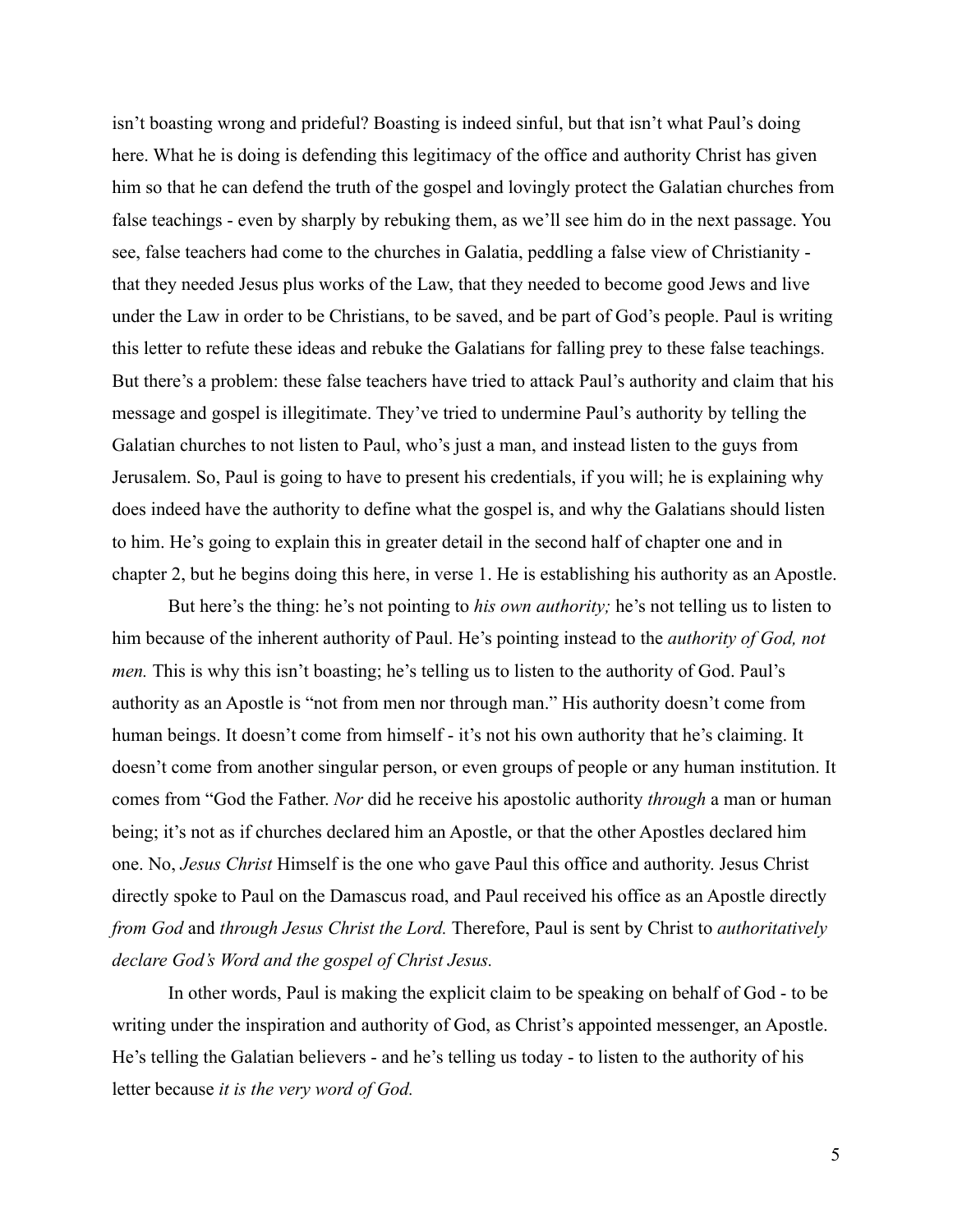We must submit to the authority of God as our ultimate authority. And we do that by submitting to the authority of God's Word - the Bible. When we read the Bible, we are listening to God speak. Therefore, we must humbly submit ourselves underneath the authority of God's Word in every single area of our lives. God is the the highest authority over all things, not the authority of man. The highest authority in our lives, in our families, and in our churches cannot be men, the traditions of men, or the institutions of men. Our highest authority cannot be ourselves, what we think, or what we like. Our highest authority in the church cannot be the people who've been here the longest, a particular person or group of people, not even a pastor. Nor does it come from an institution of men, like the Southern Baptist Convention. If someone in our church, or even a group of people, want to go against the Bible, we cannot listen to them; we must submit to and obey GOd's Word. If the SBC begins to stray from the Word of God, then we must submit not to human beings ultimately, but to the authority of God.

So we must listen to Paul here because Paul speaks on behalf of God, proclaiming the authoritative Word of God. And what is the message that Paul proclaims? THis brings us to point number two…

# **II. Paul's Gospel: God's Grace for Sinners Because of Christ's Cross (1:3-4)**

Paul writes in verses 3-4, "Grace to you and peace from God our Father and the Lord Jesus Christ, who gave himself for our sins to deliver us from the present evil age, according to the will of God our Father."

It is very common for Paul to open his letters with the greeting, "Grace to you and peace." This is a play on the traditional way letters began in the ancient Greek world; letters would begin with the word "Greetings" *(*the Greek word *charein)*. The greek word for grace (*charis*) sounds very similar. But this isn't just a play on words - Paul is doing something theologically significant, transforming it into a Christian greeting. He is writing his letter (as he so often does to the churches) because he wants them to remember and receive the grace and peace we have from God in Christ Jesus.

And this is especially true for the book of Galatians, where *grace* at the very heart of the book's message. Indeed, this is true, because *grace* is at the very heart of the gospel message. Often times, Paul just simply says this greeting in his opening introductions, "grace and peace." But here, he makes it explicitly clear that he's talking about the "grace and peace" that come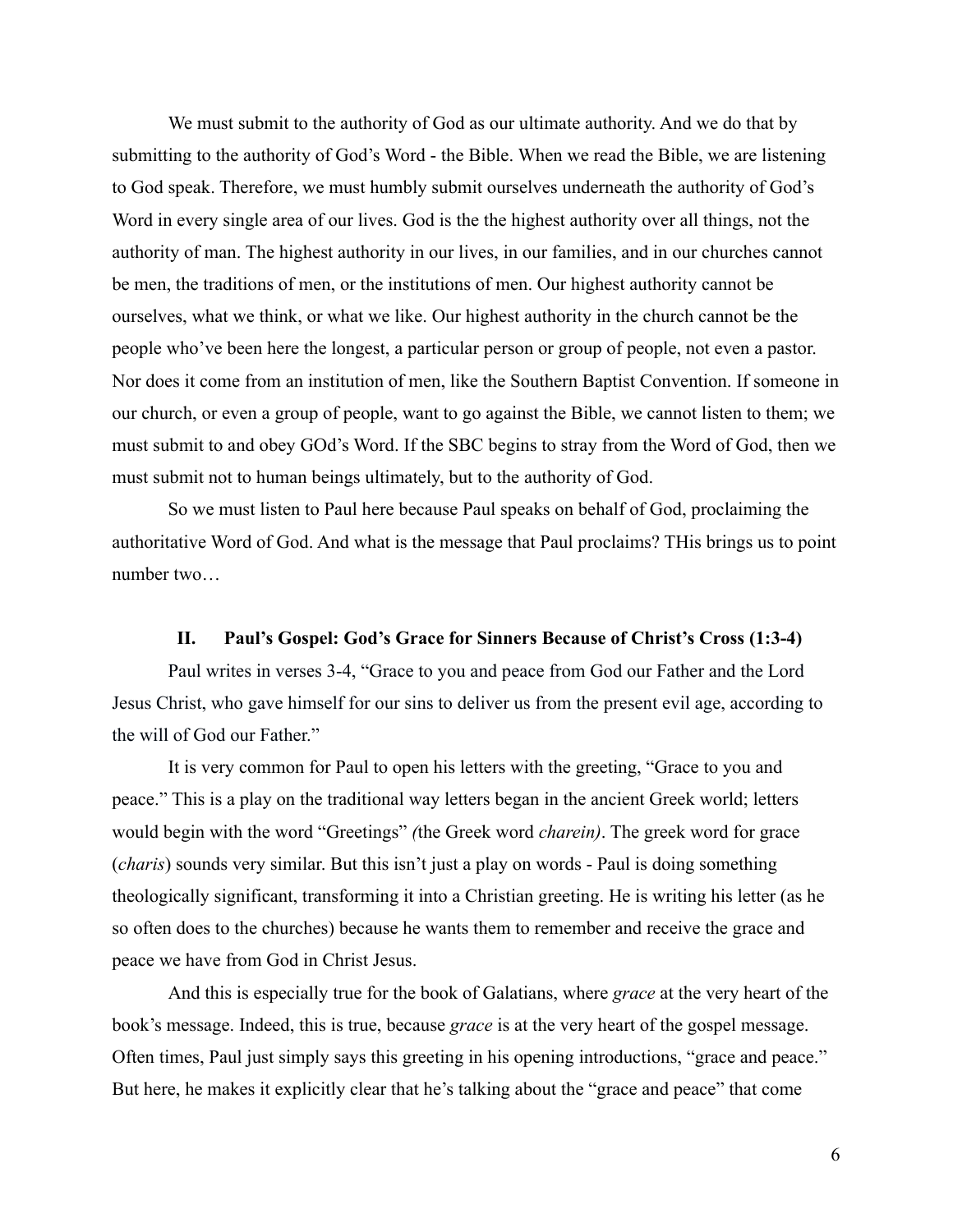"from God our Father" in the gospel of "the Lord Jesus Christ." The idea of *grace* is that of mercy, undeserved merit and favor, a free gift. To be shown grace is to be treated far better than we deserve. It is the *opposite* of getting what we deserve, the *opposite* of getting what we're due and what's fair. So what's assumed here is that *every single one of us* is a sinner in need of grace. Specifically, we need *grace from God!* We cannot be good enough on our own. We cannot earn a right standing before God. The beginning of the Christian message is the reality that we are all sinners who deserve to stand under the condemnation and wrath of the Holy God that we have sinned against. This humbles us, and leaves no room for pride. The gospel cuts away our inner Pharisee, our sense of legalism, our pursuit of self-righteousness, self-justification, and self-reliance. It tells us that we can never be good enough.

And then, the gospel tells us the good news: *that God has lavished His grace upon us in the life, death, and resurrection of Jesus Christ!* There is grace for sinners like you and me - no matter how wretchedly sinful we are! - because *Jesus Christ* "gave himself for our sins"! Jesus came and lived the perfect life you and I have not lived; wherever you've sinned and fallen flat on your face this week, Jesus Christ succeeded and obeyed in perfect righteousness - and this is good news, because he did it *for you, so that you can claim his righteousness as your own, through faith!* That's the beauty of the gospel! Jesus gave himself up, even to the point of death on the cross, to die for our sins in order to save us from them! Christ died in order to deliver us from our sins and the wrath of God that we deserve. Indeed, to deliver us from "the present evil age" and our slavery to sin, Satan, and death itself. The power of the cross and resurrection is the power of God to save and deliver us, to pour out his mercy and grace upon us, to declare us righteous, to draw us to Himself, to hold us fast, and to bring us home to eternal life with Him! Ultimately, this leads to the peace of eternal life with God in the New Creation; this is what the gospel of Christ accomplishes! Paul will return to this idea at the very end of the book, in chapter 6, verses 14-15.

THese words, "grace" and "peace" sum up the gospel message: that we are sinners, who can do nothing to save ourselves from the wrath of God that we deserve; yet though we were his enemies, God shows *grace and mercy* to undeserving sinners like us who simply trust in the sufficient work of Jesus Christ! And God's grace is what gives us true *peace -* peace with God and peace with one another. We're going to see this come up again and again throughout the book of Galatians. THe main point of the book is that we are truly justified *not by works of the*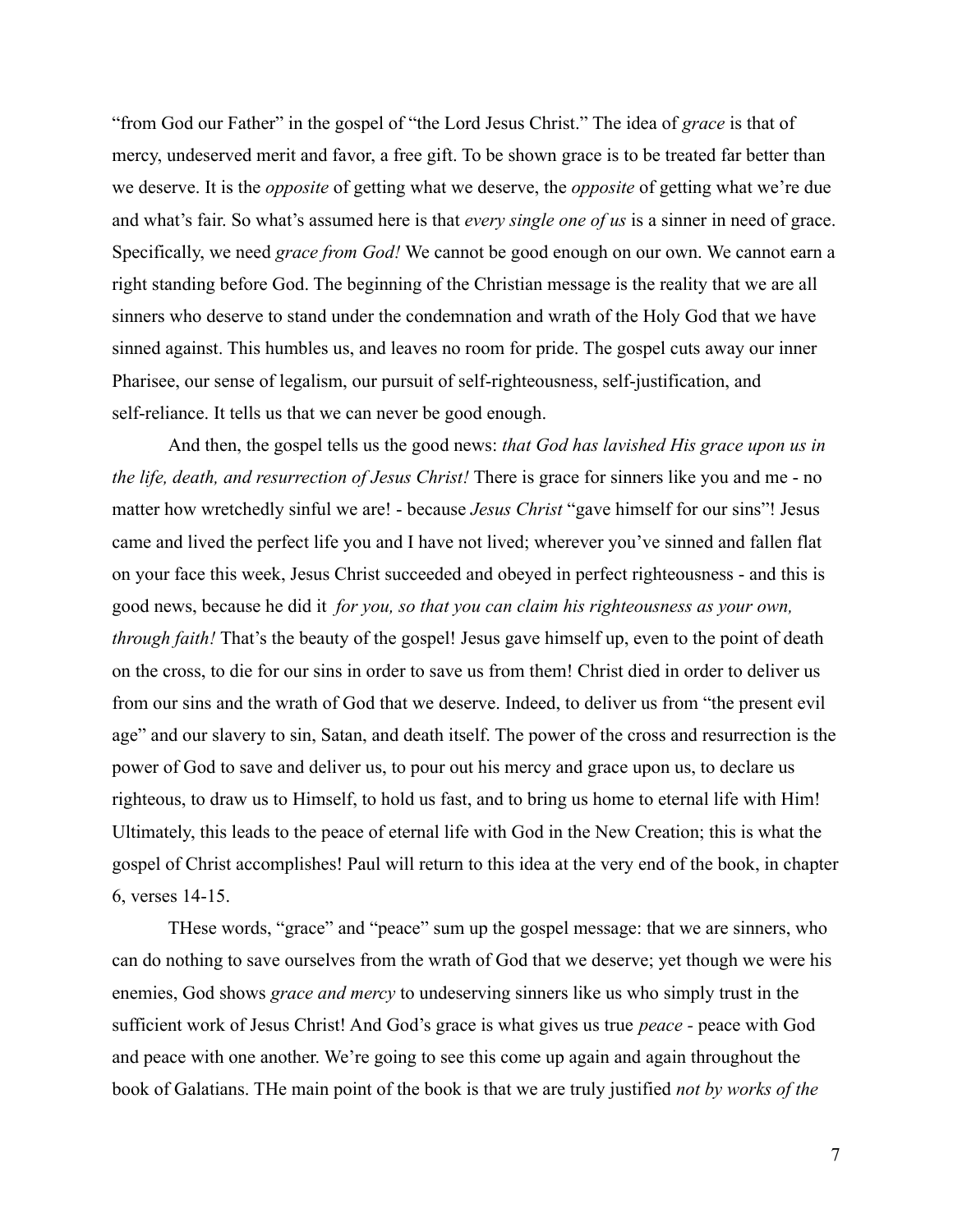*Law or what we do* but *by grace alone through faith alone in Jesus Christ alone!* But no matter how many times we hear that, we can never grow tired of; nor wcan we lose sight of how much we need to hear and believe it. Our legalistic hearts are stubborn, and we need the wondrous grace of the gospel to be driven deeply down inside them till we really get it - at our best moments, and at our worst, all we can do is rest in the grace of God in Christ Jesus!

And this means that the grace of GOd in the gospel displays just how *glorious* God is. Which brings us to our final point...

## **III. Paul's Aim: The Gospel Glorifies God (1:5)**

Paul begins this letter with an introduction just like normal - telling us who it's from, who it's to, and pronouncing a blessing as a means of Christians greetings. But when he breaks off into unpacking the gospel that makes this "grace and peace" possible, this "grace and peace" of the gospel that he is writing to tell us about, this leads him to conclude his introduction with a *doxology* in verse 5; in other words, as he briefly sums up the gospel, it can't help himself but erupt in the praise of God's glory! That's what the good news of GOd's grace towards sinners who simply trust in Christ does: it shows us the glory of God!

And this, too, is an antidote that we need to fight against the legalism and self-righteousness that infect and plagues our hearts. YOu see, that legalistic Pharisee inside of us compels us to seek *our own glory.* It tells us that we need to earn our place at the table; that we need to be worthy of God. That we need to justify ourselves, or at least excuse ourselves and be seen as "not that bed." But the gospel humbles us, and strips away our pride. And it shows us that the hero of the story is not you or me - it's Christ Jesus! When we proclaim and believe the gospel of Jesus Christ we are proclaiming the glory of God! THe gospel shows just how incredible and amazing God is, that He has mercifully given his own Son to save us; that Jesus Christ "gave himself for our sins to deliver us from this present evil age, according to the will of our God and Father" (v.4)! THe grace and mercy of God shows us just how glorious and loving He is! And it compels us to worship Him, to stop being so selfish and self-centered, and to instead see that *God is the center of the universe, that Christ is the center of our lives,* not us! THe gospel lifts our eyes away from ourselves, away from pursuing our own glory, towards the glory of God! When we realize that we are justified and declared righteous by faith in Christ, not our own works, it compels us to live for the glory of God!